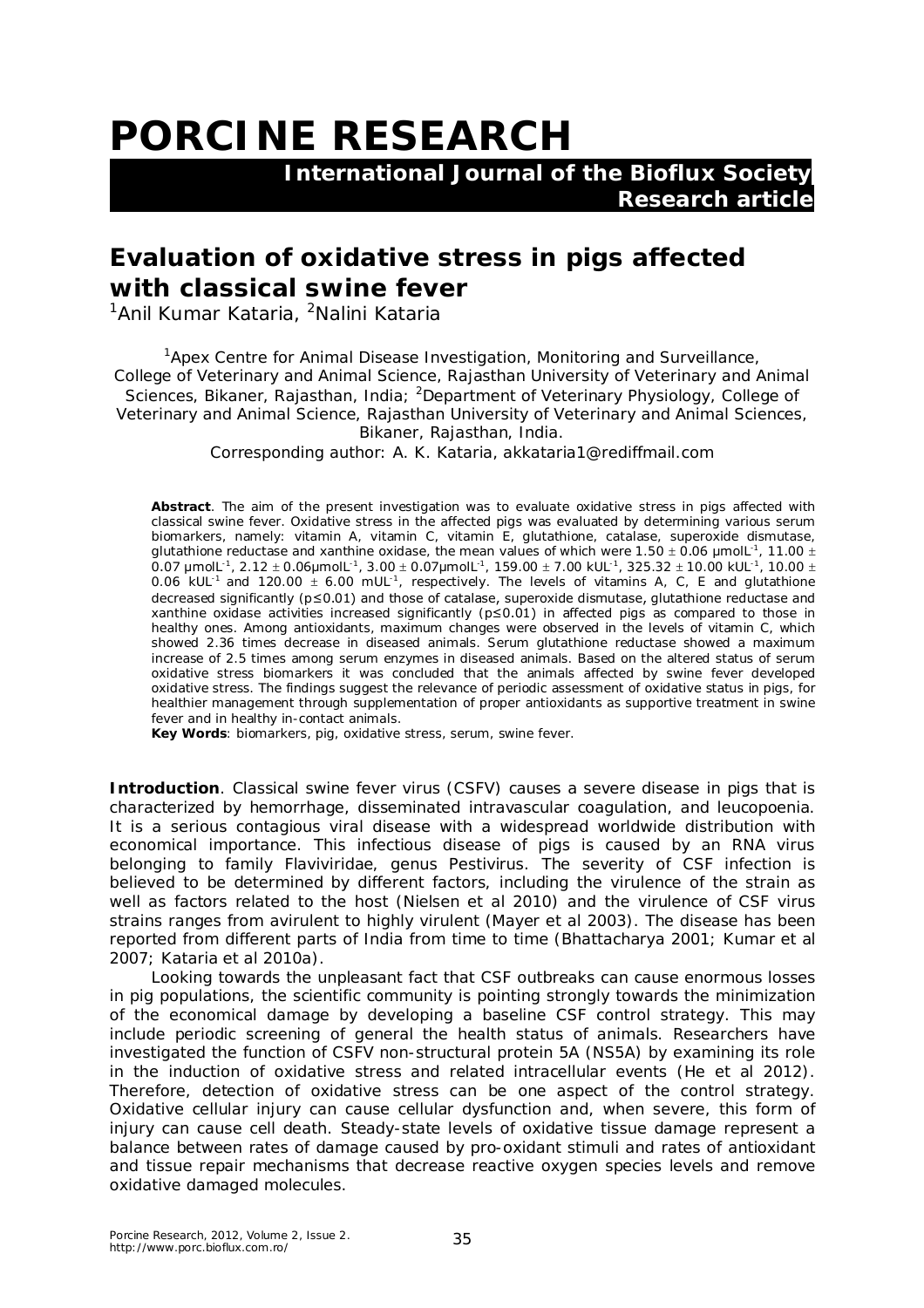The ability of pigs to neutralize the reactive oxygen species plays a key role in their welfare and scientists have recommended the application of such methods for the assessment of farmed animals' welfare (Brambilla et al 2001). The role of reactive oxygen species in the pathogenesis of viral infections has recently gained momentum with the emphasis to find out the efficacy of antioxidants as therapeutic agents in viral diseases (Schwarz 1996). The pathogenic organisms can be considered as pro-oxidant agents because they produce cell death and tissue damage. In addition, the organism can be eliminated by a specific cell defence mechanism that utilizes in part, reactive oxygen radicals formed by oxidative stress responses. The cause of the necessarily defence process results in cell damage thereby leading to development of inflammation, a characteristic oxidative stress situation (Romero et al 1995). When the fine balance between the pro-oxidative processes and the antioxidative system is disturbed oxidative stress occurs.

The scientific community has started looking towards oxidative stress as a serious problem, due to its implications in animal health and breeding. It is considered to be a major risk factor in the reduction of the defence mechanisms, which is associated with various pathological processes known in veterinary medicine (Kataria et al 2010b); however, very little emphasis has been put on viral diseases, like swine fever. It is important to review the infectious pathology of pigs, since swine fever is an important pig disease. To develop an appropriate management strategy, a periodic monitoring of the healthy lot is recommended along with proper supplementation of antioxidants to incontact healthy animals and animals under treatment. Looking towards the scarcity of work associating oxidative stress in swine fever, the present investigation was carried out with the aim to understand variations in the levels of biomarkers of oxidative stress, which are endogenous antioxidants (vitamin A, C and E, and glutathione) and enzymes (catalase, superoxide dismutase, glutathione reductase and xanthine oxidase).

**Materials and Methods**. An outbreak of swine fever was recorded in the summer season in a pig population comprised of exotic crossbred pigs in Rajasthan state, India. The disease was diagnosed based on clinical signs, post-mortem observations and laboratory confirmation by c-ELISA. Blood samples were collected from tail vein directly into sterile tubes without any anticoagulant from affected and healthy adult animals during the outbreak (10 each). Serum biomarkers (vitamin A, vitamin C, vitamin E, glutathione, catalase, superoxide dismutase, glutathione reductase and xanthine oxidase) were determined, following the methods described by Kataria et al (2012). The mean value of each biomarker of the animals affected by swine fever was compared to the corresponding mean value of the healthy animals to find out the levels of significance (Kaps & Lamberson 2004).

**Results and Discussion**. The mean values of serum biomarkers of oxidative stress are presented in Table 1.

> Serum biomarkers (Mean  $\pm$  SEM) of oxidative stress in healthy pigs and pigs affected by swine fever  $(n=10)$

Table1

| Serum biomarkers                          | Healthy pigs       | Affected pigs      | Differences $(\pm d)$ |
|-------------------------------------------|--------------------|--------------------|-----------------------|
| Vitamin A, $\mu$ mol L <sup>-1</sup>      | $2.20 \pm 0.09$    | $1.50 \pm 0.06$    | $0.70$ **             |
| Vitamin C, $\mu$ mol L <sup>-1</sup>      | $26.00 \pm 0.08$   | $11.00 \pm 0.07$   | $15.00$ **            |
| Vitamin E, $\mu$ mol L <sup>-1</sup>      | $4.45 \pm 0.07$    | $2.12 \pm 0.06$    | $2.33***$             |
| Glutathione, $\mu$ mol L <sup>-1</sup>    | $6.90 \pm 0.08$    | $3.00 \pm 0.07$    | $3.90**$              |
| Catalase, kU L <sup>-1</sup>              | $79.00 \pm 8.00$   | $159.00 \pm 7.00$  | 80.00**               |
| Superoxide dismutase, kU L <sup>-1</sup>  | $155.10 \pm 11.00$ | $325.32 \pm 10.00$ | $170.22$ **           |
| Glutathione reductase, kU L <sup>-1</sup> | $4.00 \pm 0.08$    | $10.00 \pm 0.06$   | $6.00^{**}$           |
| Xanthine oxidase, mU L <sup>-1</sup>      | $72.00 \pm 7.00$   | $120.00 \pm 6.00$  | 48.00 <sup>**</sup>   |

The data indicates that the activity of vitamin A, vitamin C, vitamin E and glutathione decreased significantly  $(p \le 0.01)$  and the serum catalase, superoxide dismutase,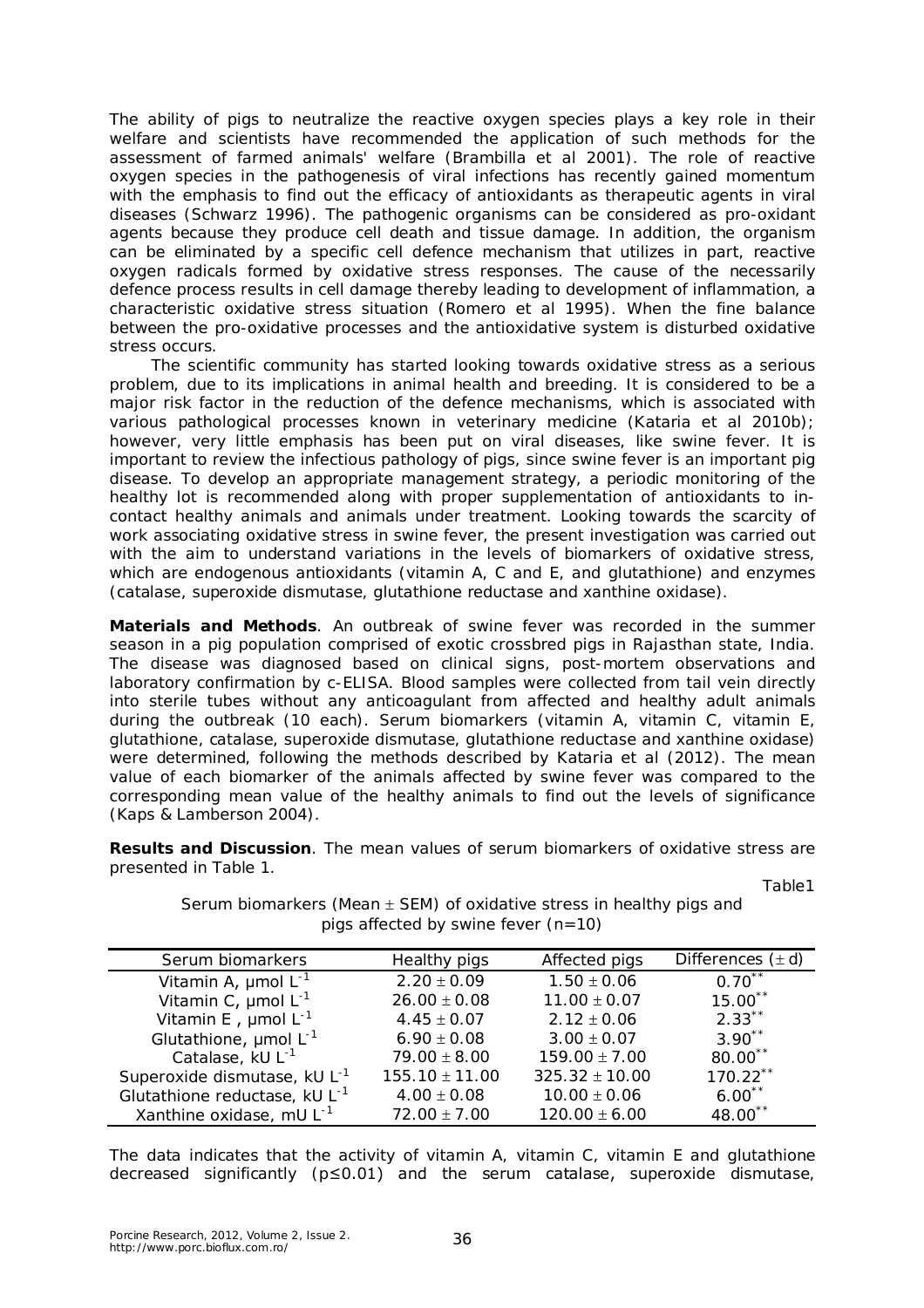glutathione reductase and xanthine oxidase activities increased significantly (*p*≤0.01) in pigs affected by swine fever when compared to healthy ones. Among antioxidants maximum changes were observed in the levels of vitamin C, which showed a 2.36 fold decrease in animals affected by swine fever. Serum glutathione reductase showed a 2.5 fold maximum increase of serum enzymes, in animals affected by swine fever.

The role of various antioxidants in controlling diseases (Kataria et al 2007) explains the depletion of antioxidants during the disease state (Kataria et al 2012). Under certain conditions, antioxidant mechanisms are impaired and free radicals are increased and antioxidant mechanisms may become insufficient to completely prevent oxidative damage. Consequently, oxidative stress develops, which is implicated as a pathogenic factor in a number of viral infections (Beck et al 2000). An altered status of serum antioxidants in pigs affected by swine fever indicated the development of oxidative stress. Stress signalling from mitochondria and the endoplasmic reticulum leads to the induction of the proapoptotic transcription factor. Many viruses including African swine fever virus use the endoplasmic reticulum as a site of replication and/or envelopment, and this activity can lead to the activation of endoplasmic reticulum stress and apoptosis (Netherton et al 2004). There is a balance in the organism between production of free radicals and enzymatic and non-enzymatic anti-oxidant defence mechanisms. When free radicals are generated in excess, protein oxidation, lipid peroxidation and DNA damage may occur (Kocyigit et al 2005). Persistent oxidative stress induced by inflammatory processes is a self-perpetuating process and causes progressive accumulation of DNA damage in target organs (Bartsch & Nair 2006). Immunosuppression leads to generation of reactive oxygen species (Kedzierska et al 2011). Reactive oxygen and nitrogen metabolites play a complex role in many diseases and in metabolic regulation. Because viruses replicate in living cells, such metabolites influence the growth of viruses in addition to serving as a host defence mechanism (Peterhans 1997). Oxidative stress can produce tremendous effect on pathophysiology of virus infections. The scientific opinion encourages the use of antioxidant molecules as therapeutic agents in various virus infections (Israel & Gougerot-Pocidalo 1997). Recent studies have shown that pigs supplemented with antioxidants developed the potential to prevent free radical induced damage (Zhu et al 2012). Therefore depletion in the levels of antioxidants along with altered levels of enzymes in the affected pigs suggested the presence of oxidative stress in the present study.

**Conclusions**. Based upon the decreased antioxidants levels, and increased enzyme activities, it is concluded that pigs affected by classical swine fever experienced potent oxidative stress. The findings suggested the relevance of periodic assessment of oxidative status in pigs for healthier management through supplementation of proper antioxidants as supportive treatment in swine fever and in healthy in-contact animals. These findings provide novel information on the development of oxidative stress which is poorly researched in swine fever cases. It will also help in providing an insight into the mechanism by which alteration in the antioxidants are associated with the viral infection. Knowledge of the alterations can help in assessing significance of sensitivity of diagnostic tests for infectious diseases under field conditions which can be used to design a surveillance program that increases the effectiveness of the control policy.

**Acknowledgements**. The authors are thankful to the pig farmers for allowing the collection of blood samples from their animals for diagnosis and use in the study.

## **References**

- Bartsch H., Nair J., 2006 Chronic inflammation and oxidative stress in the genesis and perpetuation of cancer: role of lipid peroxidation, DNA damage, and repair. Langenbecks Arch Surg 391:499-510.
- Beck M. A., Handy J., Levander O. A., 2000 The role of oxidative stress in viral infections. Ann N Y Acad Sci 917:906-912.
- Bhattacharya A., 2001 An outbreak of swine fever in a quarantine pig farm in Tripura. Indian Journal of Animal Health 40:85-86.